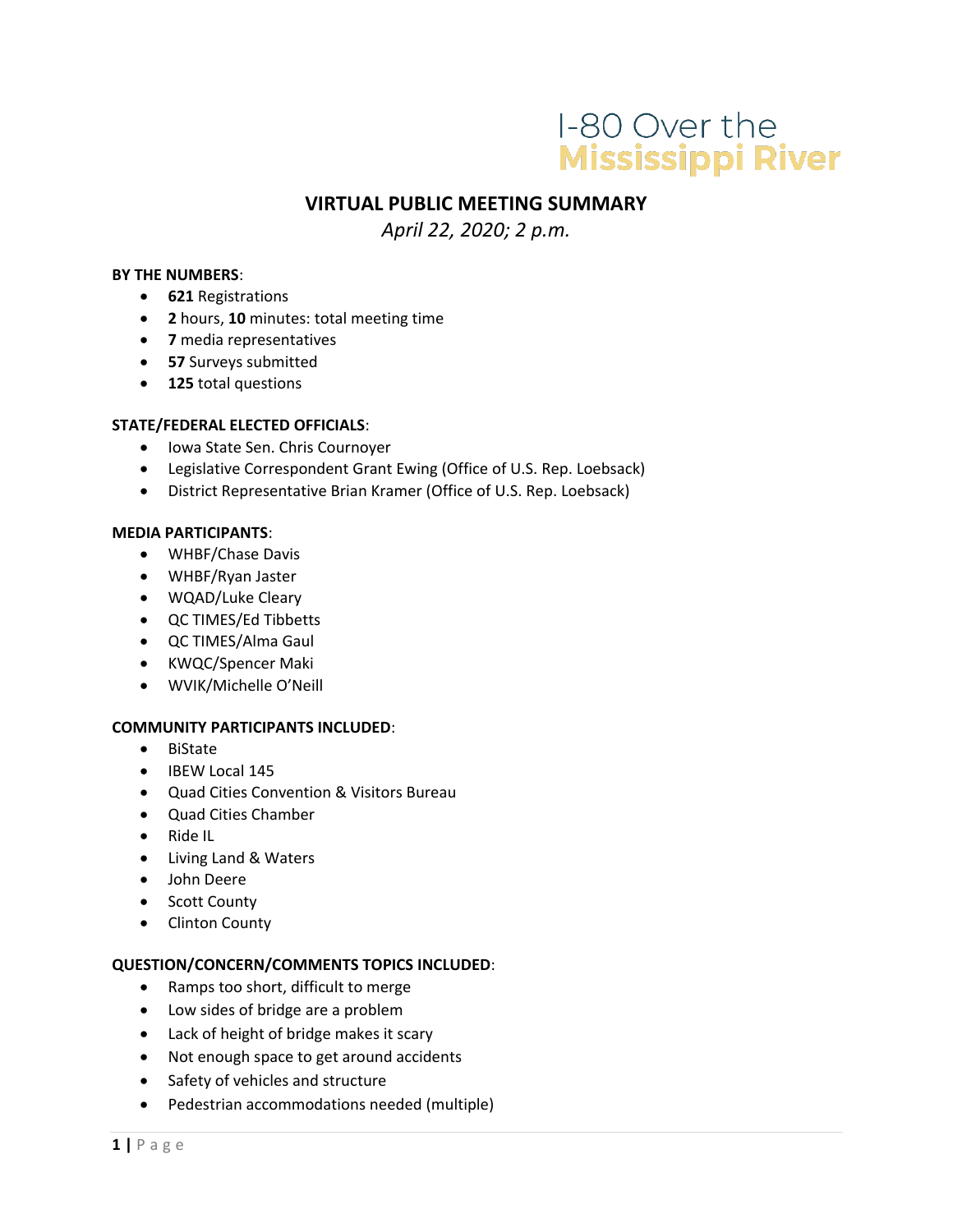- No funds for pedestrian accommodations/car only bridge (multiple)
- Bridge too narrow
- More lanes
- Safety for property owners during construction
- Impact of construction on business/economy
- Substandard shoulders
- Access to LeClaire/Rapids City during construction
- Too much truck traffic
- Ease of access a problem
- Need well lit exits/entrances with clear signage
- Consider tolling
- Expand to three lanes each way

#### **MEDIA**

#### **MEETING COVERAGE**

**KWQC (NBC)** Illinois DOT launches I-80 Mississippi River bridge corridor study Thu Apr 23 04:14:40 PDT 2020 <https://www.kwqc.com/video?vid=569883432>

#### **KWQC (NBC)**

Illinois DOT launches I-80 Mississippi River bridge corridor study Wed 9:34 PM, Apr 22, 2020 [https://www.kwqc.com/content/news/Illinois-DOT-launches-I-80-Mississippi-River-bridge-corridor](https://www.kwqc.com/content/news/Illinois-DOT-launches-I-80-Mississippi-River-bridge-corridor-study-569877191.html)[study-569877191.html](https://www.kwqc.com/content/news/Illinois-DOT-launches-I-80-Mississippi-River-bridge-corridor-study-569877191.html)

#### **KQAD (ABC)**

Study finds problems at I-80 bridge over Mississippi River *Illinois and Iowa DOT seek public input through virtual public meeting* 6:46 PM CDT April 22, 2020 [https://www.wqad.com/article/news/i-80-bridge-virtual-public-meeting/526-8d155e70-2e99-4b96-](https://www.wqad.com/article/news/i-80-bridge-virtual-public-meeting/526-8d155e70-2e99-4b96-9b3c-c8a7e247a03b) [9b3c-c8a7e247a03b](https://www.wqad.com/article/news/i-80-bridge-virtual-public-meeting/526-8d155e70-2e99-4b96-9b3c-c8a7e247a03b)

#### **WHBF/KLJB (CBS/FOX)**

I-80 bridge reaching 'end of its useful life' *Study starts to decide what's next: Rehab, reconstruction or replacement* Apr 22, 2020 <https://www.ourquadcities.com/news/local-news/i-80-bridge-reaching-end-of-its-useful-life/>

#### **QUAD CITIES TIMES/ARGUS-DISPATCH**

New I-80 bridge in 10 years? No decisions have been made about the Quad-Cities span Apr 22, 2020 [https://qctimes.com/news/local/new-i-80-bridge-in-10-years-no-decisions-have-been-made-about-the](https://qctimes.com/news/local/new-i-80-bridge-in-10-years-no-decisions-have-been-made-about-the-quad/article_9530288e-9691-55bd-b322-58c65ad65480.html)[quad/article\\_9530288e-9691-55bd-b322-58c65ad65480.html](https://qctimes.com/news/local/new-i-80-bridge-in-10-years-no-decisions-have-been-made-about-the-quad/article_9530288e-9691-55bd-b322-58c65ad65480.html)